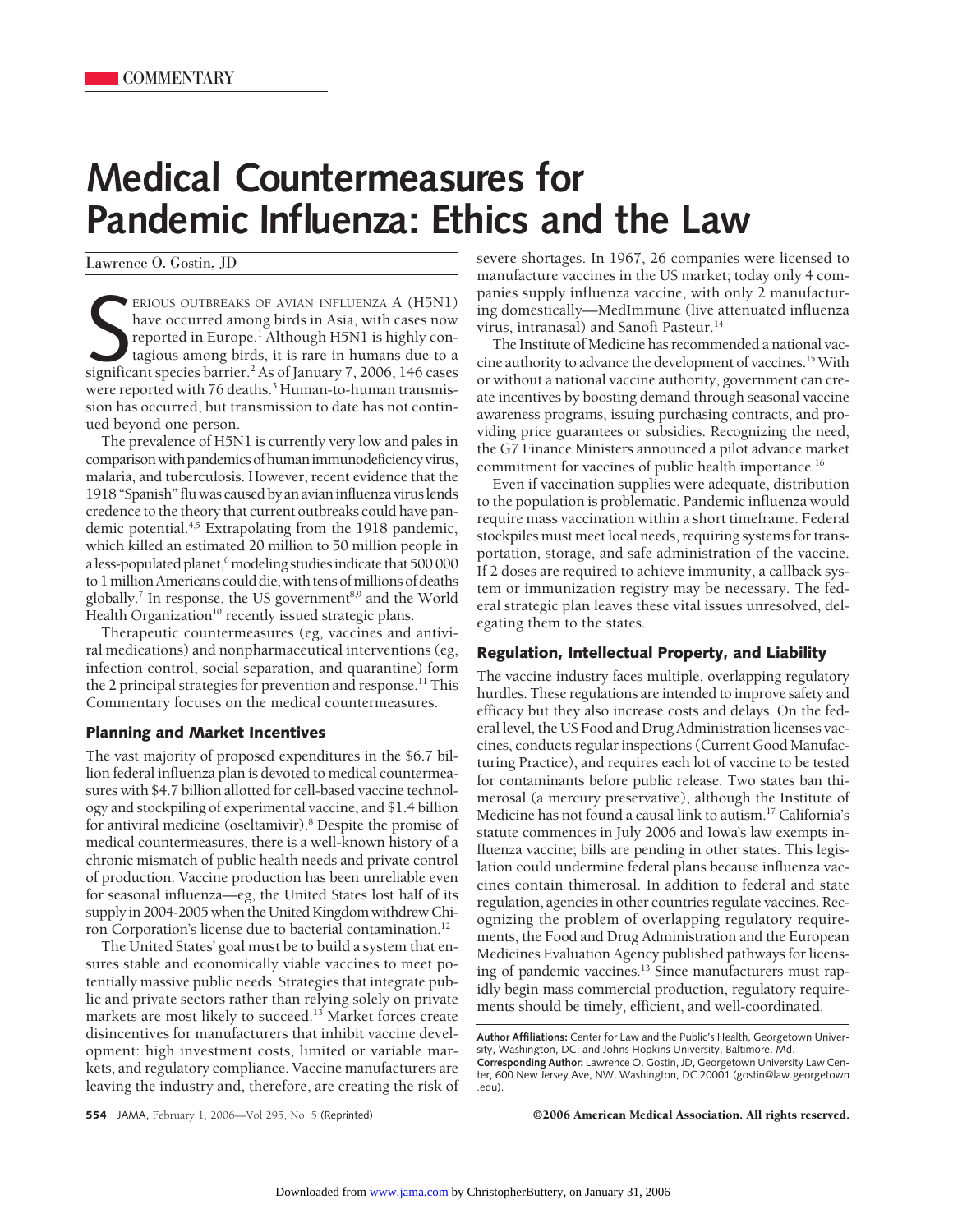Potential patent disputes have significant cost implications for commercial vaccines. The H5N1 virus is most effectively grown in fertilized chicken eggs after modification through reverse genetics,<sup>18</sup> which is a patented technology. Similarly, newer cell-based technologies that promise more efficient mass production are subject to intellectual property protection. Although intellectual property affords incentives for innovation, it can also impede timely and large-scale vaccine production in a public health emergency.

The Trade-Related Aspects of Intellectual Property Rights Agreement (TRIPS, Art. 31)<sup>19</sup> allows countries to grant compulsory licenses (affording a right to produce a product without the patent holder's authorization) in a public health emergency. To ensure adequate production capacity, some have called for compulsory licenses for oseltamivir. The federal government plans to stockpile 81 million courses of oseltamivir, an amount sufficient to treat one fourth of the US population. At a cost of more than \$1.4 billion, the states must bear a high proportion of the costs.<sup>8</sup> Hoffmann-La Roche Inc, the patent holder until 2016, has stated that the global demand largely exceeds production capacity.<sup>20</sup> However, the company opposes compulsory licensing, arguing that the raw materials are scarce, the manufacturing process is complex, and patent protection is necessary to create incentives.<sup>20</sup>

Whatever the merits of compulsory licensing, antivirals have only limited utility. Oseltamivir should be taken within 48 hours of the onset of symptoms, giving patients little time to obtain a prescription and commence treatment.<sup>21</sup> It is only partially effective against H5N1 and may not be effective if the virus mutates. Given the potential for mass use and patient nonadherence with the 5-day course of treatment, there is a risk of drug resistance.<sup>22</sup> Consequently, reliance on stockpiling antivirals, although probably helpful in reducing hospitalizations, will not significantly impede a pandemic.

Liability protection for industry and fair compensation for patients offer a sound dual approach to vaccine policy. Such a system already exists under the national Vaccine Injury Compensation Program (VICP), but needs reform. The VICP created a no-fault system that pays for injuries caused by specific immunizations; Congress added influenza to VICP in 2004. Special masters at the Federal Claims Court adjudicate compensation based on a vaccine injury table. To recover damages, claimants must show that a listed vaccine caused their injury. A compensation trust fund is financed by a tax on each dose.

Patients can choose not to participate in VICP, which has led to a sustained critique that legal liability represents a major disincentive for the industry. The president's influenza plan virtually bans lawsuits (except for willful misconduct) and assigns liability determinations to a political figure (the US Department of Health and Human Services secretary). $8$  The political critique, however, overstates the negative influence of liability on vaccine production. Influenza vaccine litigation has been rare, with 10 reported jury verdicts or judicial decisions during the past 20 years and most with small verdicts.23

Mass use of an untried vaccine during a public health emergency could result in numerous adverse events. Health care workers and patients would be less likely to volunteer without a fair compensation system as the failed smallpox vaccination campaign demonstrated.<sup>24</sup> A no-fault system such as VICP would provide relief for injured patients and greater certainty for the industry. Experimental H5N1 vaccines currently are not covered under VICP, so the new vaccine would need to be added. Moreover, VICP in its current state has become adversarial, burdensome on claimants, and timeconsuming. A reformed system would have to take account of important issues: an overwhelmed program, resulting in delays; insufficient money in the compensation trust fund; and injustices caused by excessive burdens placed on patients injured by a new vaccine. In return, the industry should be spared lawsuits based on strict liability, but should answer to claims of gross negligence or recklessness.

### **Ethical Allocation of Scarce Resources**

There will almost certainly be extreme scarcity of countermeasures in the short term. Companies will not meet mass needs for vaccines without dramatic improvements in production facilities and technologies (eg, cell-based cultures and dose sparing). The same scarcity will occur with antivirals given complex production processes and trade law that affords a single company exclusive manufacturing rights. The United States has limited capacity with only 2 domestic vaccine suppliers and no priority over purchasing orders for oseltamivir.

The most challenging question facing bioethics is how to ration scarce, life-saving resources: "Who shall live when not all can live?"25 Blind justice might dictate a random allocation of scarce interventions (eg, a lottery or first-come firstserved system). Yet, this seems unsatisfying when life-saving countermeasures can be targeted more cost-effectively. Given the devastating social and economic ramifications of a pandemic, other rationing criteria are worth consideration.

**Prevention/Public Health.** The historic mission of public health is prevention, so countermeasures to impede transmission should be a high priority. Thus, where feasible, rapid deployment of vaccines or prophylaxis to groups at risk of acquiring infection should be used to contain localized outbreaks. For example, ring vaccination of contacts in a family, congregate setting, or local community could be an effective intervention that would maximize lives saved.

**Scientific/Medical Functioning.** If the first political priority is public health, then it is essential to protect individuals who innovate, produce vaccines or antivirals, provide treatment, and protect the public's health. These are critical social missions necessary to save lives and provide care for the sick. Consequently, priority should be given to key personnel in developing countermeasures (scientists, laboratory workers), delivering health care (physicians, nurses, hospital staff), and devising public health strategies (epidemiologists, health officials).

**Social Functioning/Critical Infrastructure.** In a largescale pandemic, key sectors of society may not be able to func-

©2006 American Medical Association. All rights reserved. (Reprinted) JAMA, February 1, 2006—Vol 295, No. 5 **555**